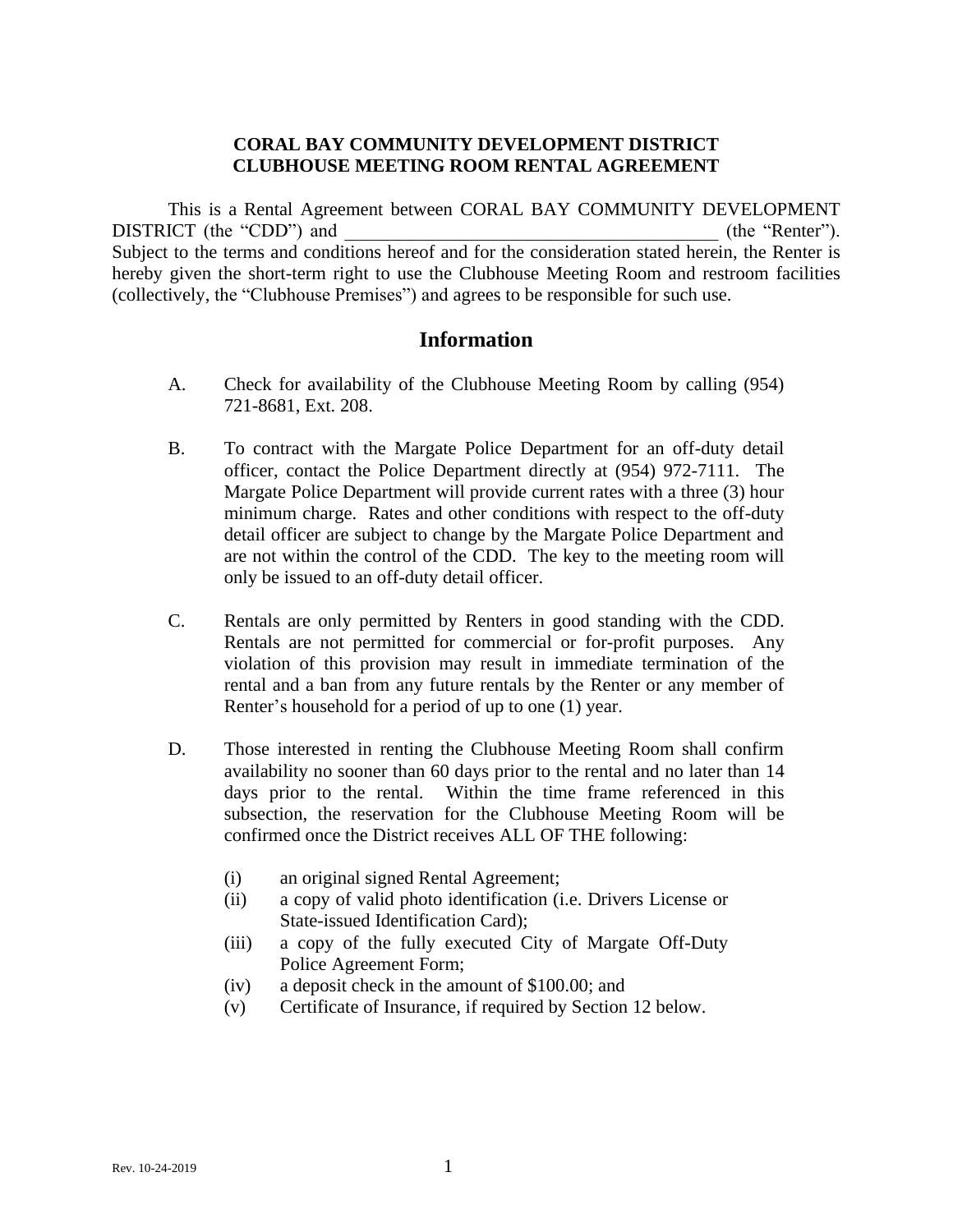# **Terms and Conditions**

- 1. Renter shall use and be responsible for the use of the Clubhouse Premises in a careful, legal, and proper manner. Renter shall return the Clubhouse Premises in as good condition as said Clubhouse Premises were prior to the use thereof by the Renter.
- 2. Renter hereby assumes all risk of loss or damage to the Clubhouse Premises, surrounding CDD property, and personal property therein from any cause. None of the personal property items shall be removed from the Clubhouse Premises.
- 3. Renter has fully inspected the Clubhouse Premises and the personal property therein and hereby acknowledges that same are in good condition and repair, and that Renter is satisfied with and has accepted same in such good condition and repair. Anything to the contrary shall be reduced to a written statement by the parties and signed by each of them.
- 4. Renter herewith deposits the sum of \$100.00 as a security for performance of the Renter's obligations hereunder, without limiting the rights of the CDD to seek other remedies available to it for the breach of such obligations by the Renter. The posted security deposit must be in the form of a check or money order, as the CDD does not accept cash. The security deposit shall not be construed as liquidated damages. If Renter does not breach Renter's obligations hereunder, the security deposit shall be returned to Renter.
- 5. Renter shall be responsible to return the Clubhouse Premises to a condition equal to or better than the condition prior to the rental. The Renter shall be responsible for making sure that the Clubhouse Premises are fully cleaned after use and that any trash and debris have been removed and properly bagged, sealed, and deposited in an approved garbage container or removed from the Clubhouse Premises and CDD Property and properly disposed of by the Renter if approved garbage container(s) on the Clubhouse Premises are full. All furniture shall be returned to the same location and position and in the same condition as prior to the rental.
- 6. Renter agrees that any decorations or decorating of the Clubhouse Premises must be done in a manner that does not cause any damage whatsoever, including, but not limited to, holes or perforations in or markings on the walls, or tape left on the walls, to any area of the Clubhouse Premises.
- 7. If any damage is found or if janitorial services or staff time is required to clean, restore, or repair the Clubhouse Premises, the District Manager will apply the security deposit or portion thereof to pay for any and all costs of such work, with any remaining deposit to be returned to the Renter. However, if the deposit is not sufficient to pay such costs and expenses in full, Renter shall remain liable to pay CDD the balance of such costs and expenses. In addition to any legal remedies available to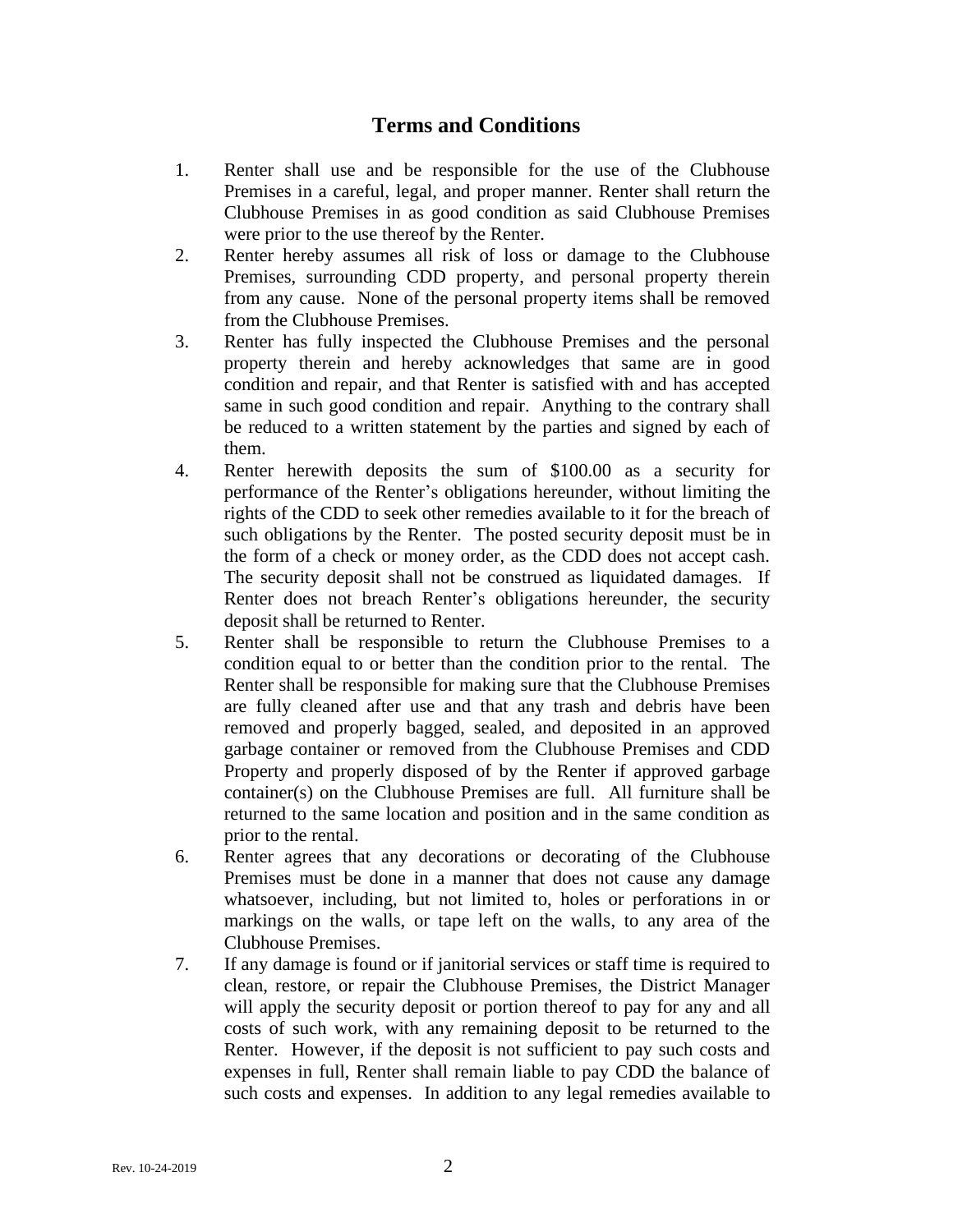the CDD, the failure by the Renter to pay the balance of such costs and expenses and any other amounts owed to CDD may result in the suspension of membership privileges and gate privileges until such time as all amounts due and owing are paid.

- 8. Renter shall indemnify the CDD and its Supervisors, officers, agents, and employees against any and all claims, actions, proceedings, costs, damages, legal fees, and liabilities of any nature whatsoever, connected with or resulting from the use of the Clubhouse Premises or for the intentional or negligent acts and omissions by the Renter, Renter's guests, agents, employees or visitors.
- 9. The Clubhouse Premises are to be used in connection with the following (describe purpose of rental):

and not for any other purpose. The permission granted under this Agreement does not entitle the Renter to the exclusive use of the pool deck, swimming pool, or pool area.

\_\_\_\_\_\_\_\_\_\_\_\_\_\_\_\_\_\_\_\_\_\_\_\_\_\_\_\_\_\_\_\_\_\_\_\_\_\_\_\_\_\_\_\_\_\_\_\_\_\_\_\_\_\_\_\_\_\_ \_\_\_\_\_\_\_\_\_\_\_\_\_\_\_\_\_\_\_\_\_\_\_\_\_\_\_\_\_\_\_\_\_\_\_\_\_\_\_\_\_\_\_\_\_\_\_\_\_\_\_\_\_\_\_\_\_\_ \_\_\_\_\_\_\_\_\_\_\_\_\_\_\_\_\_\_\_\_\_\_\_\_\_\_\_\_\_\_\_\_\_\_\_\_\_\_\_\_\_\_\_\_\_\_\_\_\_\_\_\_\_\_\_\_\_,

10. The time for such use shall be strictly from:

Start time: \_\_\_\_\_\_\_\_\_(time) \_\_\_\_\_\_\_\_\_\_\_(date) End time: \_\_\_\_\_\_\_\_\_(time) \_\_\_\_\_\_\_\_\_\_(date)

The use of the Clubhouse Premises shall not, under any circumstances, extend beyond 10:00 PM, which is inclusive of any time needed by Renter to clean the Clubhouse Premises. The Clubhouse Premises open at 6:30 AM and close at 10:00 PM.

11. The number of occupants of the Clubhouse Meeting Room shall not exceed the amount determined by the Fire Marshal, which Maximum Occupancy is 36 occupants.

### **12. Alcohol.**

**\_\_\_\_\_** Alcohol and alcoholic beverages at the Clubhouse Premises are strictly prohibited.

\_\_\_\_\_ Alcohol or alcoholic beverages will be served of provided during this rental. If such is the case, Renter shall be required to provide proof of insurance coverage in minimum amounts of \$500,000 for such an event, and which policies shall name the CDD as an additional insured or additional named insured. Renter shall furnish the District Manager of the District with a copy of the certificate of insurance verifying compliance with this provision no later than fourteen (14) days prior to the event or the event shall be canceled by the District and removed from the calendar.

**13. Smoking is strictly prohibited in all interior areas of the Clubhouse Premises and within all covered hallways of the Clubhouse Premises.**